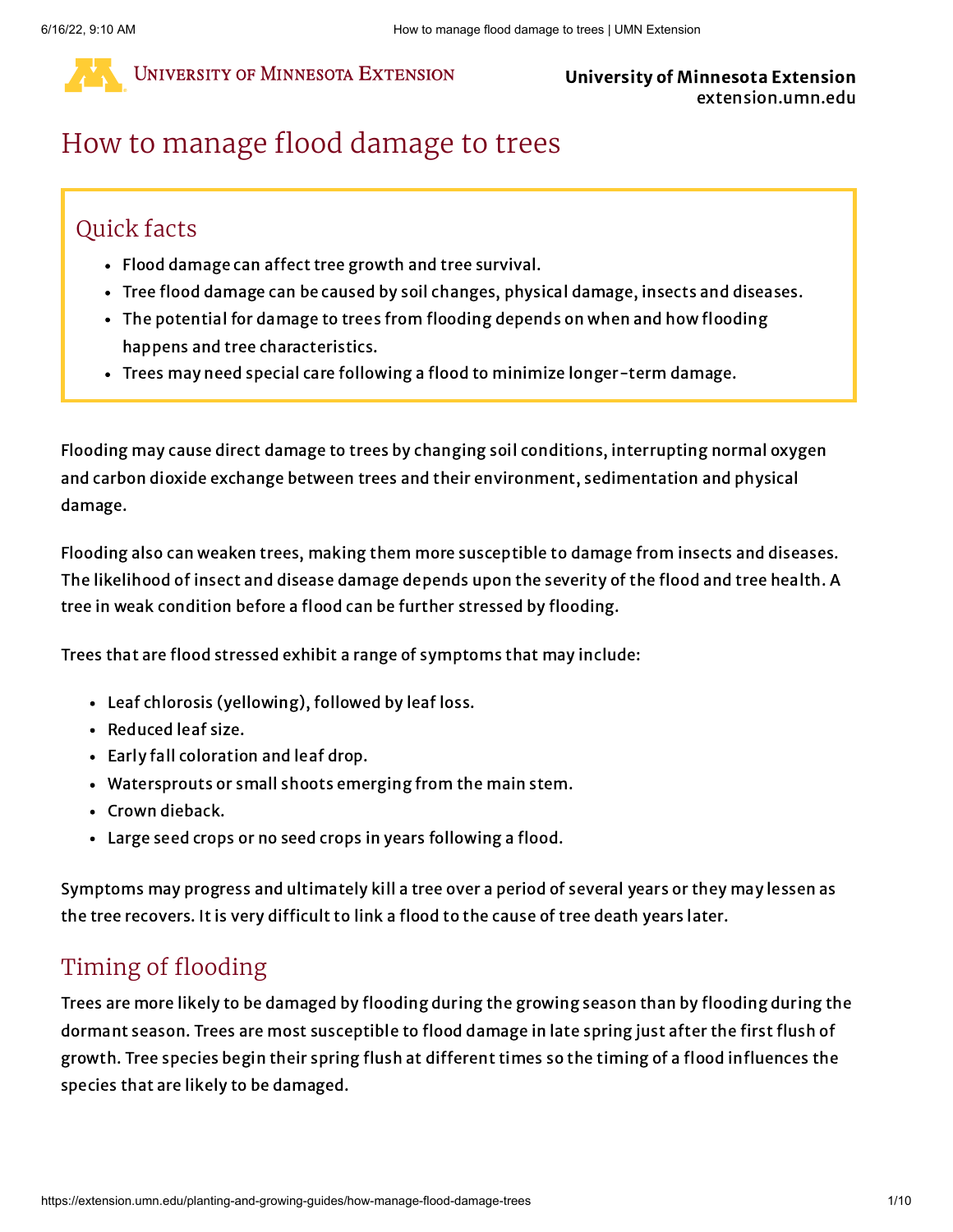If trees are flooded by heavy rain or snow melt in late winter or early spring when the trees and shrubs are not actively growing, and the water recedes before growth begins, flooding usually is not a problem. Most tree species can withstand one to four months of flooding during the dormant season.

When flooding occurs during the growing season, especially during warmer weather, one to two weeks of flooding can cause major, long-term damage to sensitive trees and shrubs, even death with some species. Some species can survive as long as three to five months in flooded situations.

## Types of flood damage

A long-duration flood, especially during the growing season, may decrease height and diameter growth of tree species that are intolerant of flooding. But height and diameter growth may increase for flood tolerant species.

#### Soil changes

Water covering the soil reduces the supply of oxygen to tree roots. Roots must have oxygen to survive and grow.

A well-drained soil for trees and shrubs allows water to drain (percolate) at a rate of one inch per hour. To test the drainage rate of your soil, dig a hole 24 inches deep, fill with water, let it drain completely and then fill once again. If the 24-inch deep hole drains within 24 hours, this welldrained soil is considered close to optimum for most landscape trees and shrubs.

A poorly-drained soil will take more than 24 hours to drain a 24 inch deep hole, but there are degrees of poor drainage. A soil that takes 36-48 hours to drain is not nearly as bad for trees as a soil that percolates at a rate of 24 inches in seven to ten days.

### Sediment

- Sediments carried by the water and deposited over the roots reduce the supply of oxygen to tree roots.
- As little as three inches of sediment can be harmful.
- Tree species vary in their tolerance to sedimentation, but all seedlings are susceptible to root injury from sediment.
- Eastern cottonwood and black willow seedlings can withstand moderate silt buildup.

## pH

Flooding increases the pH of acid soils and decreases the pH of alkaline soils. Tree species vary in their pH tolerance.

## Decomposition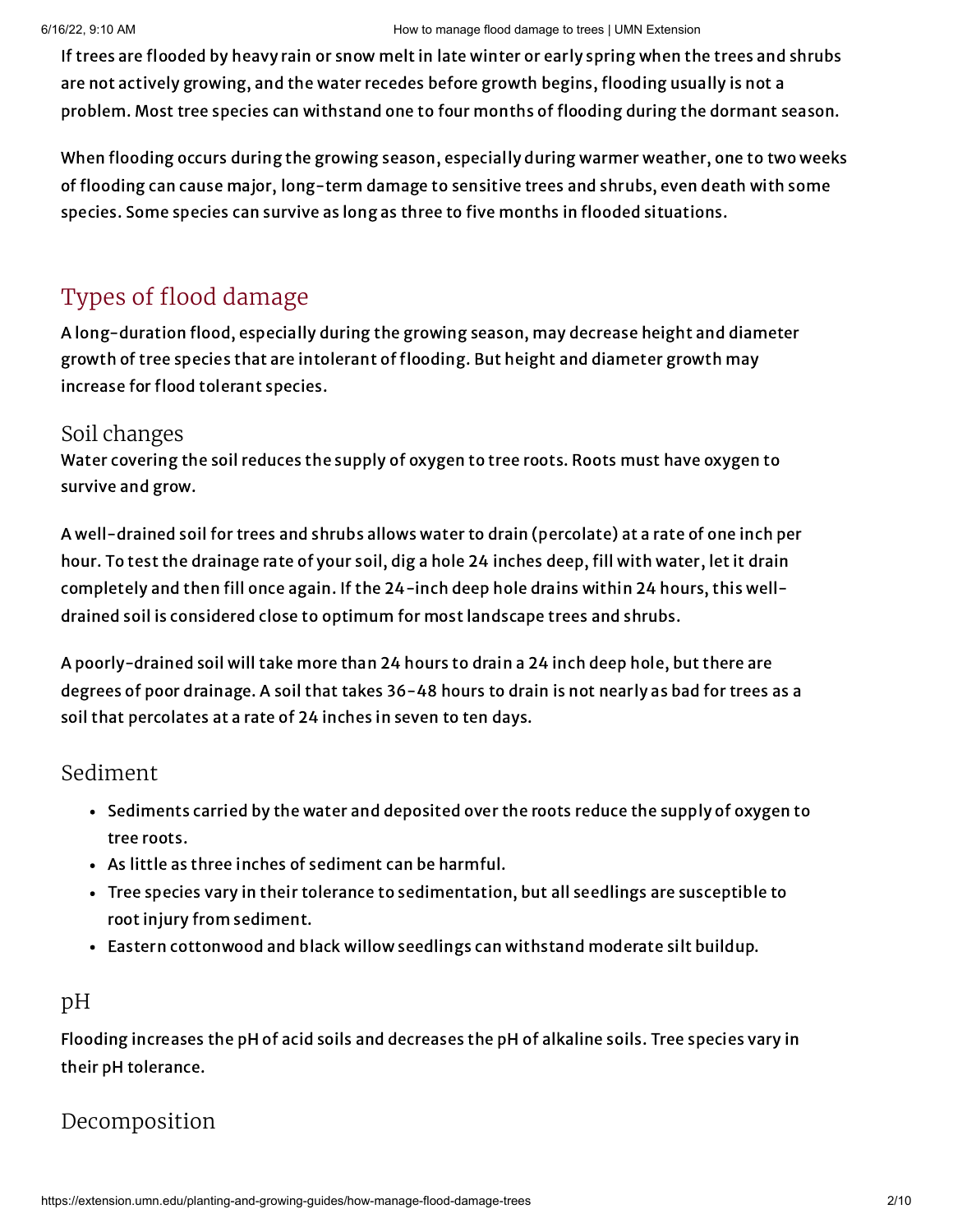- The rate of decomposition of organic matter in flooded soil tends to be only half that in unflooded soil.
- The major end products of decomposition of organic matter in flooded soil is carbon dioxide, methane and humic materials.
- The high concentrations of ethanol and hydrogen sulfide that are produced in waterlogged soil can damage tree roots.

## Chemical damage

Flood waters may contain chemicals from urban areas or agricultural fields that may be harmful to trees when absorbed by their roots.

#### Physical damage

Strong currents, waves or suspended particles may cause soil around the base of trees to be washed away, exposing their roots. Exposed roots can stress trees and make them more vulnerable to being uprooted or broken by wind (windthrow or blowdown).

Ice flows and debris carried by rushing waters can remove bark and damage tissues. Such wounds may then be subject to wood stain and decay organisms.

Insect damage Flood waters that cover foliage on lower branches will interfere with photosynthesis and gas exchange, leading to death of those branches.

### Borers

Stem boring insects are the major insect group of concern. The most common stem borers are beetles, either adults or immature larvae depending on the species. Other stem borers which may damage trees are a few moth or woodwasp larvae. Stem boring insects can be further divided into phloem borers and wood borers.

Phloem borers include bark beetles and many of the metallic wood-boring beetles. They are serious pests because the damage they cause occurs in the tree's phloem (inner bark) and outer sapwood layers. These two layers are important in food and water transport and, if significantly damaged, can kill trees.

Wood borers may spend some time in the phloem layer, but generally tunnel deeper and feed in the wood of tree stems or branches. This tunneling is not usually a serious impediment to tree survival, but it can significantly reduce the quality of any eventual wood products. Wood borers, however, weaken stems, which may lead to breakage during ice, wind or snow storms.

#### See [Flatheaded](https://extension.umn.edu/node/10551) borers and [Emerald](https://extension.umn.edu/node/21591) ash borer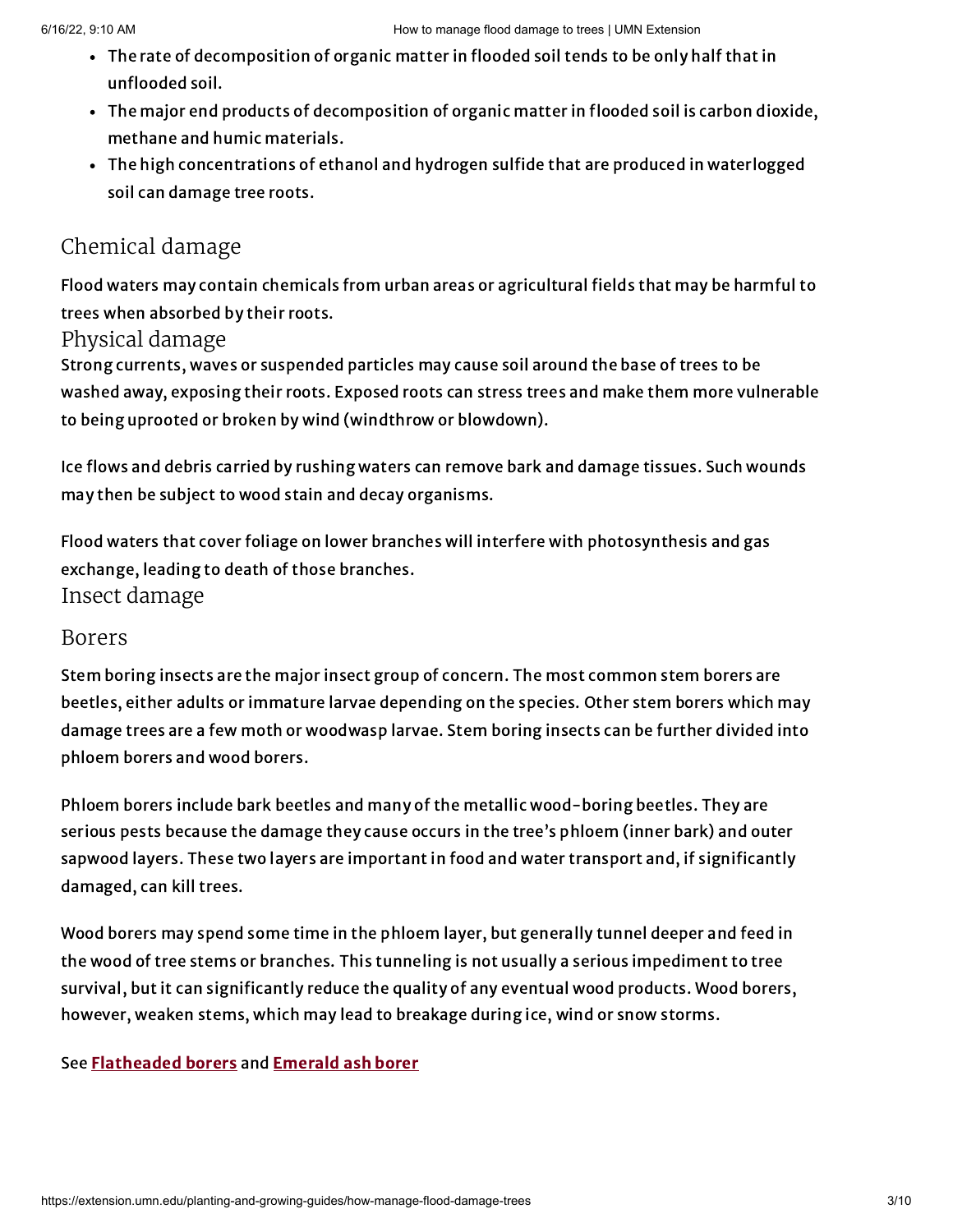Numerous small holes in the bark are a common symptom of stem borers. Insect entrance holes may have pitch, sap or sawdust exuding from them. Exit holes are generally very clean and may be round, oval or D-shaped. Removing the bark will expose larval tunnels on the wood surface. Removing bark on living trees will damage a tree, so do this only on dead trees or low quality trees to test for the presence of stem borers.

To reduce damage from stem borers:

- Prevent additional wounding or root damage to trees. Wounds create stress and attract many insects.
- Sanitize areas by removing and destroying large broken limbs and dead trees. This material may act as breeding sites for stem-boring insects which may later infest surrounding live trees.
- Increase tree vigor through light fertilization treatments and watering if soil conditions become excessively dry during the two or three years following flooding.
- Insecticides rarely help control stem borers. They should be used only for high value trees and following the recommendations of a professional entomologist, arborist or forester. Stem borer insecticides are applied to the tree bark as a protectant, application must be made before infestation.

#### See How to hire a tree care [professional](https://extension.umn.edu/node/13431)

### Leaf feeders

It is unknown whether leaf-feeding ([caterpillars](https://extension.umn.edu/node/8711)) or sucking insects [\(scales](https://extension.umn.edu/node/9141) and [aphids\)](https://extension.umn.edu/node/5246) will become more of a problem following flooding.

Plant stress can alter the biochemistry of trees making nutrients and sugars more available to insects feeding on leaves or sap. This could increase survival of these insects and increase their population size.

Outbreaks of caterpillars or scales and aphids could further increase stress levels on trees severely weakened by a flood. Control of these insects should be considered a priority on high value trees for one to three years after a flood. This may require application of insecticides following label directions.

## Trees most prone to insect damage after flooding

There are too many potential insect pests and tree species to list all possible sources of insect damage, but the following tree species are notorious for insect attacks following stressful periods:

- all pines
- oaks
- hybrid poplars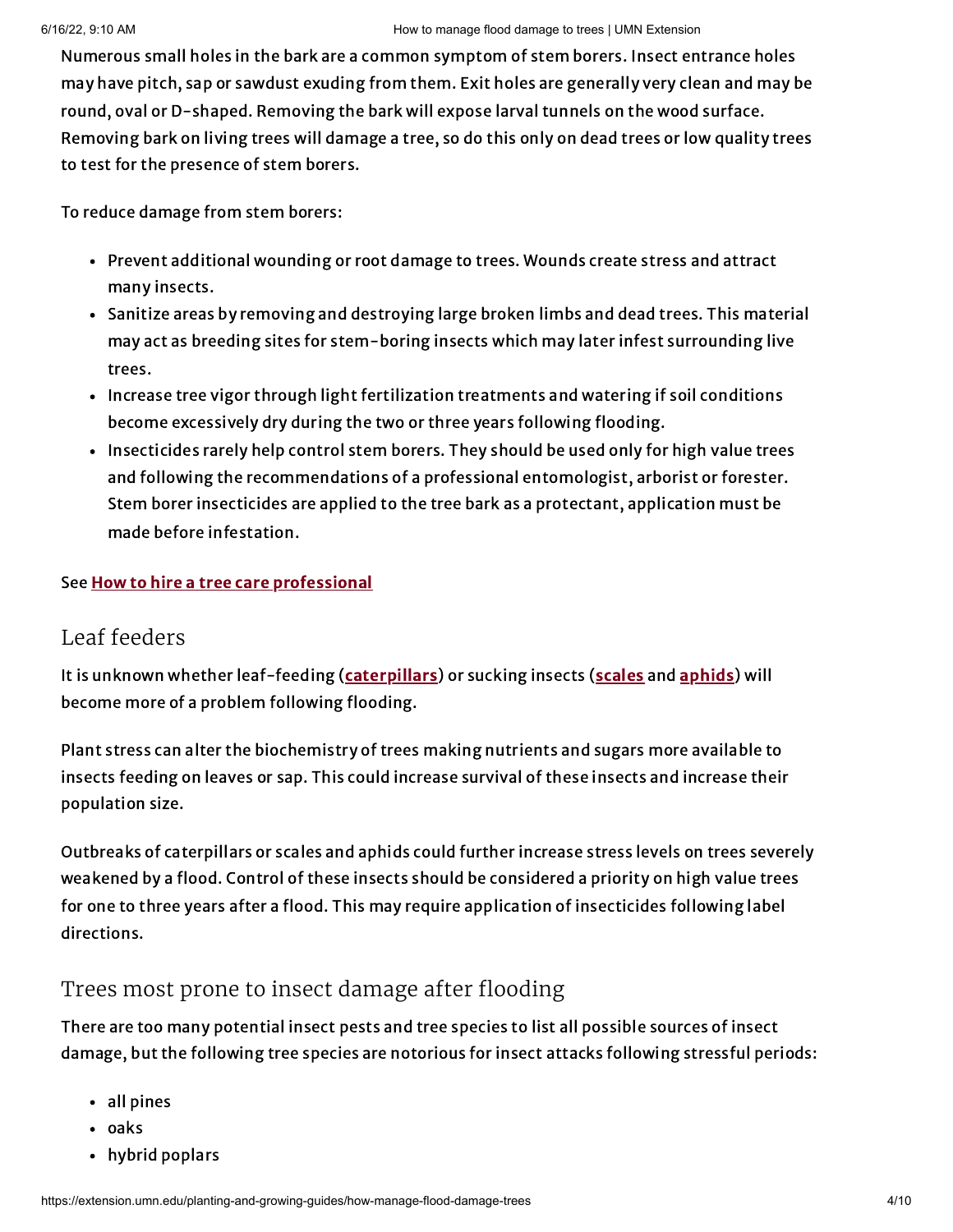- 6/16/22, 9:10 AM How to manage flood damage to trees | UMN Extension
	- birches (especially white birch)
	- hickories

Be especially aware of these insects:

- Pine bark [beetles](https://extension.umn.edu/node/14101) (Ips spp.)
- [Twolined](https://extension.umn.edu/node/10551) chestnut borers (Agrilus bilineatus) on oak
- [Bronze](https://extension.umn.edu/node/10551) birch borer (Agrilus anxious)
- [Hickory](https://apps.extension.umn.edu/garden/diagnose/plant/deciduous/hickory/branchesdead.html) bark beetle (Scolytus quadrispinosus)

### Disease damage

Several diseases may weaken or kill trees following flooding. They mainly affect a tree's roots, root collar and lower stem.

[Armillaria](https://extension.umn.edu/node/18131) root rot is also known as shoestring root rot. There are hundreds of species of Armillaria fungi. It can cause wood decay, growth reduction and death to hundreds of tree species, but commonly infects and kills trees already weakened by other factors. Although drought is usually considered the precursor to Armillaria infections, flooding has been implicated in Armillaria root rot infections in oak, chestnut and larch.

Symptoms of Armillaria infection include leaf chlorosis (yellow then brown), defoliation, reduced leaf and shoot growth, dieback, and death.

On most conifer species, lower stems usually are somewhat enlarged and exude large amounts of resin. Broadleaved trees may develop sunken cankers covered with loose bark or bark infiltrated with gum. Removing the bark will expose white mycelia fans on the wood surface or black, shoestring-like rhizomorphs attached to roots. Clusters of honey-colored mushrooms growing in clumps around the base of a tree in the fall are further signs of Armillaria.

To reduce damage from Armillaria:

- Reforest stands with a mixture of species ecologically suited to the site and not obviously infected with Armillaria.
- Maintain vigorous tree growth without damage to the soil.
- Minimize stress to and wounding of crop trees.
- On high-risk sites where the disease is present, uproot infected or susceptible root systems and stumps to minimize dead wood where Armillaria can survive and spread. Clear such wood at least 33 feet beyond the visible margin of the disease center.

Flood stressed trees are especially susceptible to root collar and root rot diseases caused by species of Phytophthora and Pythium, which are considered water molds and are not true fungi. Freestanding water aids in both the reproduction and dissemination of these fungi. Oxygen starvation, wounding, and loss of cell permeability due to flooding provide ideal infection sites for these organisms to colonize.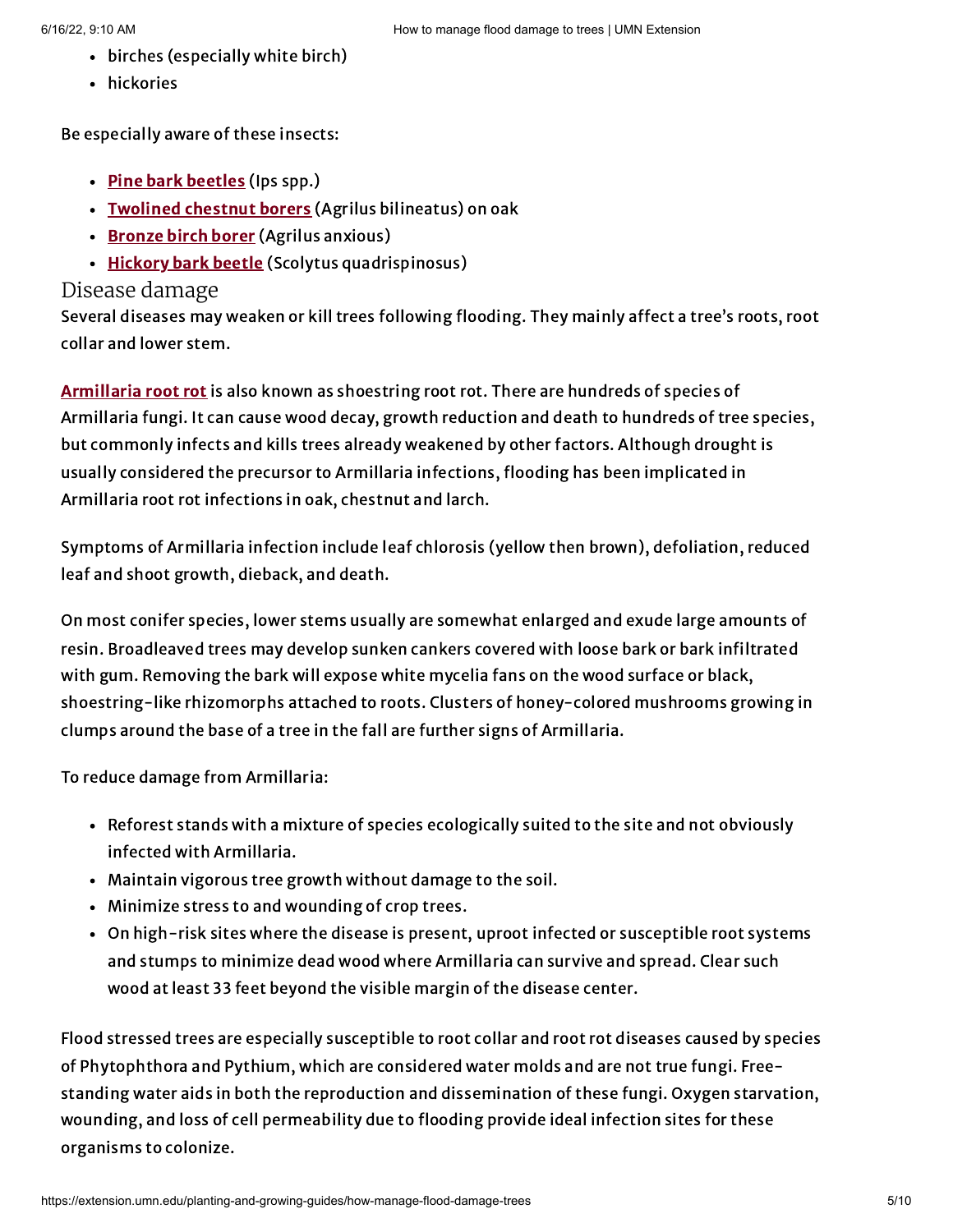Phytophthora species cause root and collar rot diseases on a wide range of nursery and forest tree species including:

- apple
- cherry
- walnut
- American beech
- sweet birch
- flowering dogwood
- $\cdot$  fir
- horse chestnut
- black, Norway, red, silver, sugar, and sycamore maples
- pin and red oaks
- pines
- yellow-poplar
- weeping willows
- azalea
- rhododendron

Symptoms of Phytophthora collar rot of flood damaged trees include brown to reddish watersoaked lesions with abrupt margins beneath the bark. A reddish brown liquid sometimes exudes from the canker margin. Cankers may not be noticed until foliar symptoms develop, which include sparse, chlorotic (yellow) leaves, premature fall color, and dieback.

Pythium species cause damping off and root rot disease on young seedlings in nurseries and can infect nearly all conifers and hardwoods.

Pythium root rot produces less distinctive diagnostic symptoms that include stunting, leaf chlorosis, reduced leaf size, basal stem cankers which often ooze sap, root and collar decay, crown dieback and death.

Management strategies for Phytophthora and Pythium species are targeted only at tree nurseries since little can be done to control these diseases after trees are outplanted.

In nurseries:

- Avoid planting tree species highly susceptible to Phytophthora species in poorly drained fields.
- Improve soil drainage in poorly drained fields.
- Employ alternative cropping regimes in fields with a previous history of root rot disease. Consider bare fallow for one to two years to reduce disease inoculums.
- Use chemical fumigation.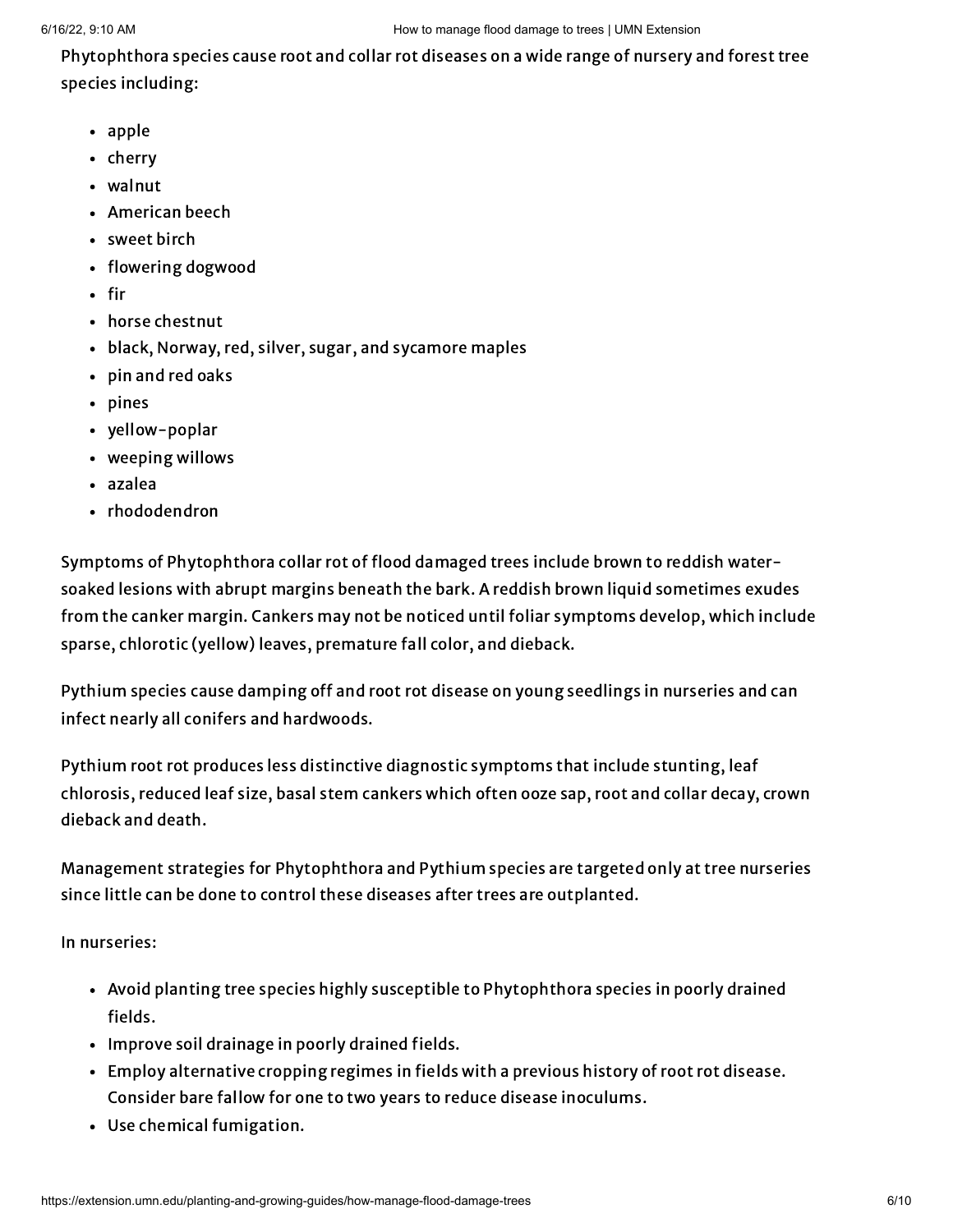## Tree care after a flood

Trees that are healthy before a flood are more likely to survive flooding in good condition. Tree care after a flood depends on whether you are managing many acres of woodland or a few yard trees.

For professional assessment and care of tree damage after flooding, hire a forester or [arborist.](https://extension.umn.edu/node/13431)

#### Trees in a woodland

Inspect your woodland soon after floodwaters recede. Look for trees that have been uprooted, abraded by moving debris or killed.

A timber harvest or sale may be appropriate if you have a sufficient number of damaged trees.

- Trees with damaged roots, bark and major branches will soon develop wood stain and decay that greatly reduces their wood product value, so harvest these trees within a few weeks after the damage occurs.
- Remove trees that may be a source of stem boring insects.
- Harvest carefully to minimize damage to residual large trees as well as desirable seedlings and saplings.
- Do not harvest when the soil is saturated since rutting may damage roots and soil compaction may affect future root growth.
- Small quantities of wood may be used around your home or farm for firewood, lumber, erosion control, brush piles for wildlife or fish habitat.

Many trees will sprout from the stump and grow again. Sprouting ability varies by tree species but is more likely among small trees than big trees. Cut stumps close to the ground to encourage sprouts that will persist after the stump decays.

Take advantage of scoured floodplains and freshly-eroded stream banks to replant with flood tolerant species.

If you have substantial damage, seek advice from a [forester](https://extension.umn.edu/node/13431) about how to manage your woodland or conduct a timber sale.

Trees in a yard or urban community

To increase tree health:

- Apply a low nitrogen fertilizer, aerate the soil, mulch around the base of small trees to eliminate weeds and conserve moisture, and water if soil conditions become excessively dry.
- Remove branches that are broken, cankered or dead, but prune trees only when bark surfaces are dry or during the dormant season to minimize infection by opportunistic pathogens.
- Remove sediment deposited over the roots by the flood. Roots usually extend at least as far out as the canopy.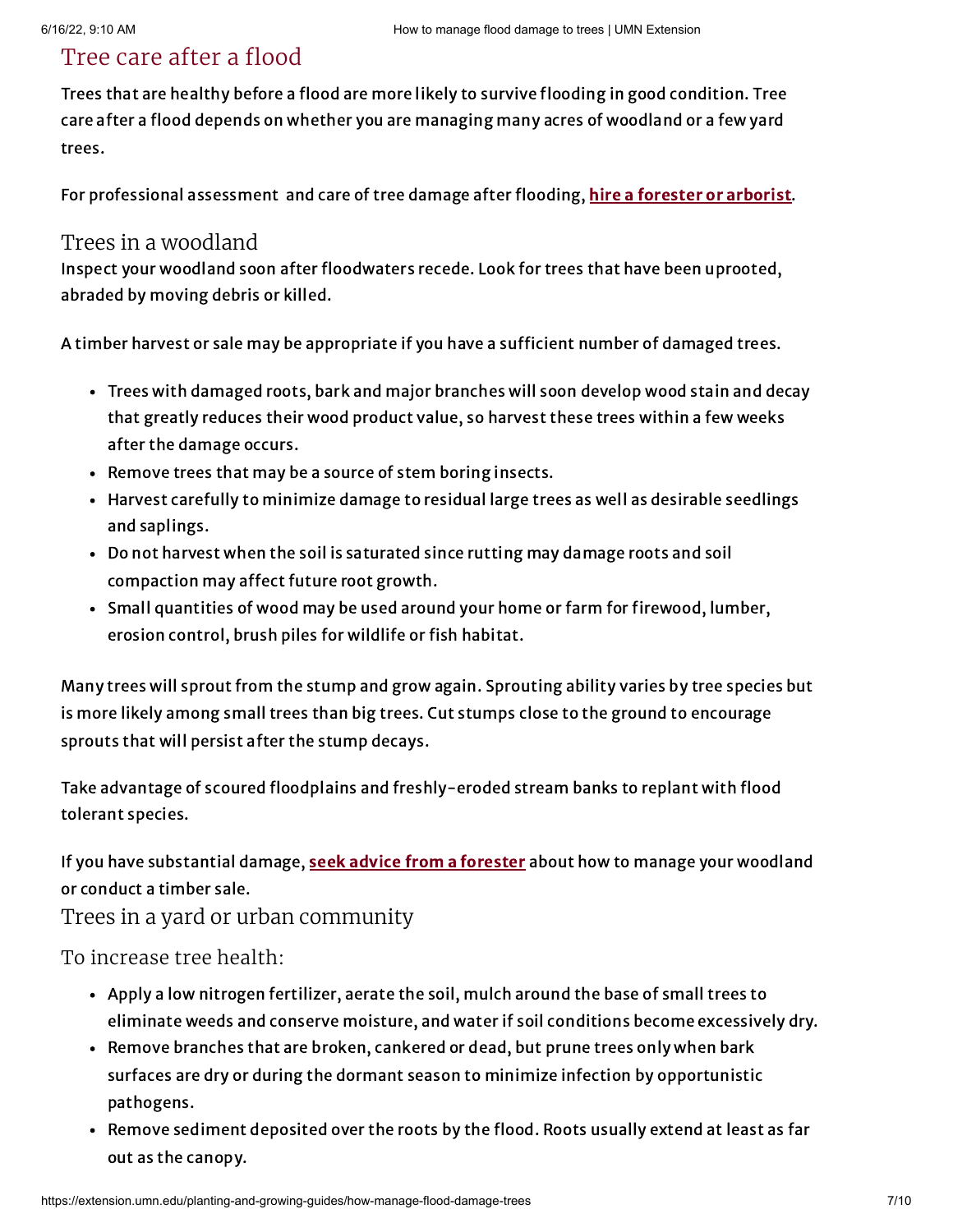- Protect high-value trees from leafspot diseases, such as **anthracnose**, and from earlyseason insect defoliators and sucking insects, such as aphids or scales.
- Large trees that have been partially uprooted may need to be removed by a professional arborist. They are difficult to set upright and may not recover from the root damage.

### Replanting

- Reset only small, easy-to-manage trees.
- If trying to salvage fallen or partially uprooted trees and shrubs, keep roots covered and moist until resetting.
- Replant trees and shrubs at their original planting depth. Excess soil or exposed roots can cause further shock and damage.
- Pack soil firmly around the roots to eliminate air pockets and provide support.
- Stake the tree for a year or two until its roots become reestablished.
	- When staking, use hardwood or metal stakes that will not decay in the coming year.
	- Use three stakes and place each at an angle away from the trunk.
	- To avoid injuring the trunk, fasten a tree to its supporting stakes with a wide strap or wire wrapped in cloth.
- Water reset trees frequently to promote root growth.
- When pruning branches, cut close to forks or the main stem, but minimize the surface area of an exposed cut.

## Clean up plant waste

Find other uses for tree and plant waste to prevent overburdening landfills. Hardwood trees make good firewood. If not removing the stump, speed up the decay process by cutting grooves in the stump, covering it with soil or leaves, occasionally adding nitrogen fertilizer to the top of the stump, and keeping the stump moist.

#### Compost

Leaves, weeds, and other non-woody garden debris can be composted. If grass clippings are composted, mix them with other materials to prevent over-packing that leads to obnoxious odors. Sawdust and wood chips require extra nitrogen fertilizer or fresh lawn clippings. Do not compost meat, bones, grease, eggs and dairy products or diseased or insect-infested plants and weeds.

- Create a compost pile close to where it will be used, but not offend neighbors.
- Protect it from drying winds. Locate it in partial sunlight to help heat the pile.
- Prepare a compost pile or bin in layers to facilitate decomposition. A compost pile ideally should be about 5 feet high.
- Moisten the materials as they are placed into the pile or bin. Oxygen and water are critical elements in the composting process. Keep the pile moist, but not waterlogged.
- To encourage oxygen infiltration, avoid over-chopping composting materials or packing the pile.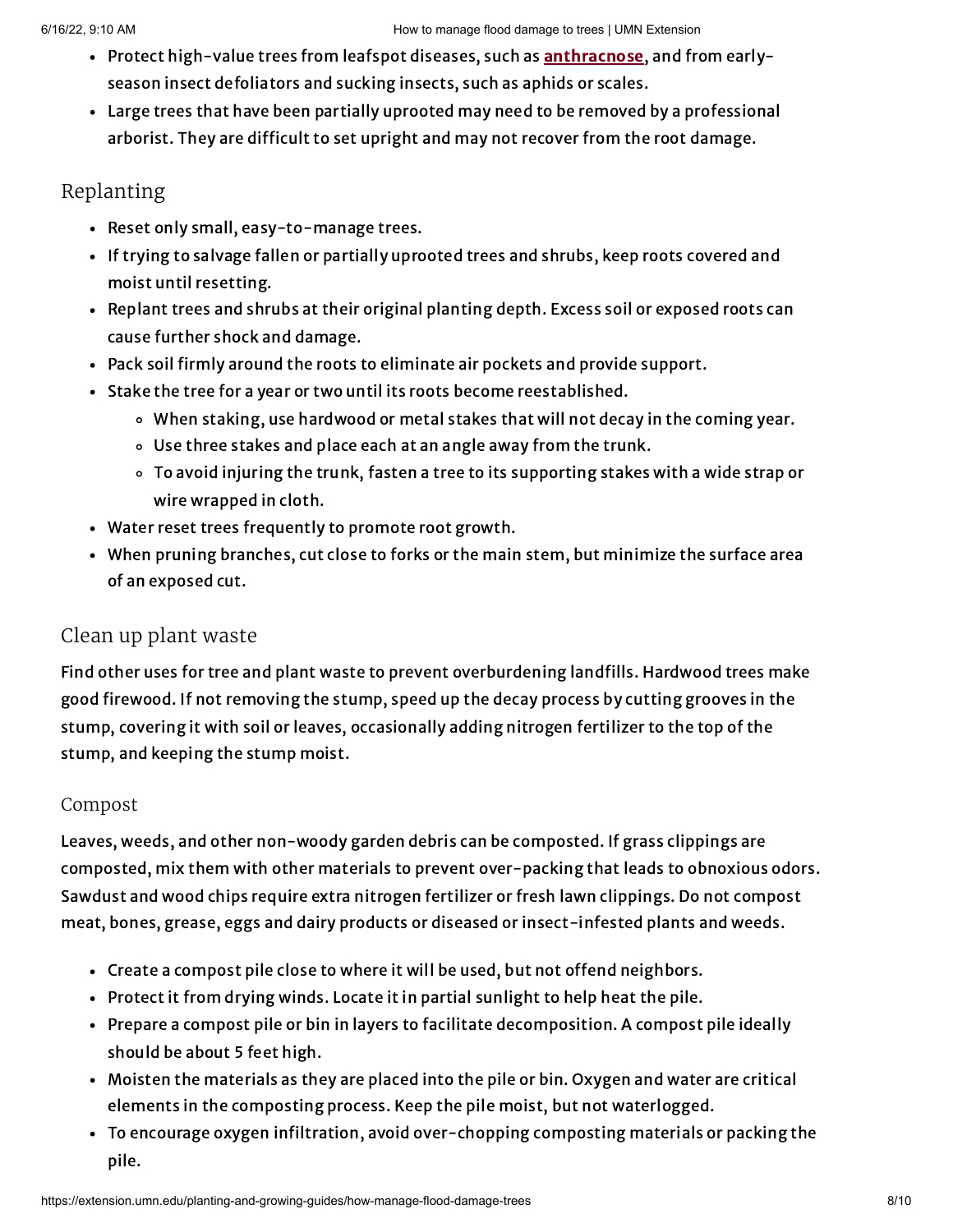Compost is ready to use when it has shrunk to one-half its original volume, has lost the identity of its original material, and has a pleasant, earthy smell.

#### See [Composting](https://extension.umn.edu/node/9566) in home gardens.

Assess tree loss and damage for insurance or tax purposes The decrease in value of your trees or property due to a flood may be recovered by your flood insurance or it may constitute a casualty loss for income tax purposes.

If you have flood insurance, it may pay for cleanup and replacement of trees to restore your property to its original condition before the flood. Contact your insurance company immediately after damage has been noticed to learn about filing a claim.

To help with your claim, take photographs of the damage, keep receipts for cleanup, repairs and tree replacement, and collect local newspaper articles as evidence of the flood.

To claim an income tax deduction for flood damage:

- Department of the Treasury, Internal Revenue Service. 2016. Casualties, Disasters, and Thefts [\(Publication](https://www.irs.gov/pub/irs-pdf/p547.pdf) 547).
- [National](https://timbertax.org/getstarted/casualty/timbercasualty/) Timber Tax site Tax management for timberland owners.

#### Sources

Bratkovich, S.; Burban, L.; Katovich, S.; Locey, C.; Pokorny, J. and Wiest, R. 1994. Flooding and Its Effect on Trees. St. Paul, MN: United States Department of Agriculture, Forest Service, State & Private Forestry, Northeastern Area.

Department of the Treasury, Internal Revenue Service. 2016. Casualties, Disasters, and Thefts (Publication 547) [<https://www.irs.gov/pub/irs-pdf/p547.pdf>](https://www.irs.gov/pub/irs-pdf/p547.pdf) .

Gillitzer, P. 2009. Flooded Trees – Minimize Injury. University of Minnesota Extension.

Jauron, R. 1998. Trees and Shrubs for Wet Soils [<https://hortnews.extension.iastate.edu/1998/8-7-1998/wetshrubs.html>](https://hortnews.extension.iastate.edu/1998/8-7-1998/wetshrubs.html) . Horticulture and Home Pest News, Iowa State University Extension and Outreach. August 7, 1998.

Wang, D. 2008. Income Tax Deduction for Timber Casualty Loss. [<https://www.timbertax.org/publications/Timber%20Casualty%20Loss%20Tax%20Deduction.](https://www.timbertax.org/publications/Timber%20Casualty%20Loss%20Tax%20Deduction.pdf) pdf> USDA Forest Service.

Mel Baughman, retired professor of forest resources, College of Food, Agricultural and Natural Resource Sciences

Reviewed in 2019